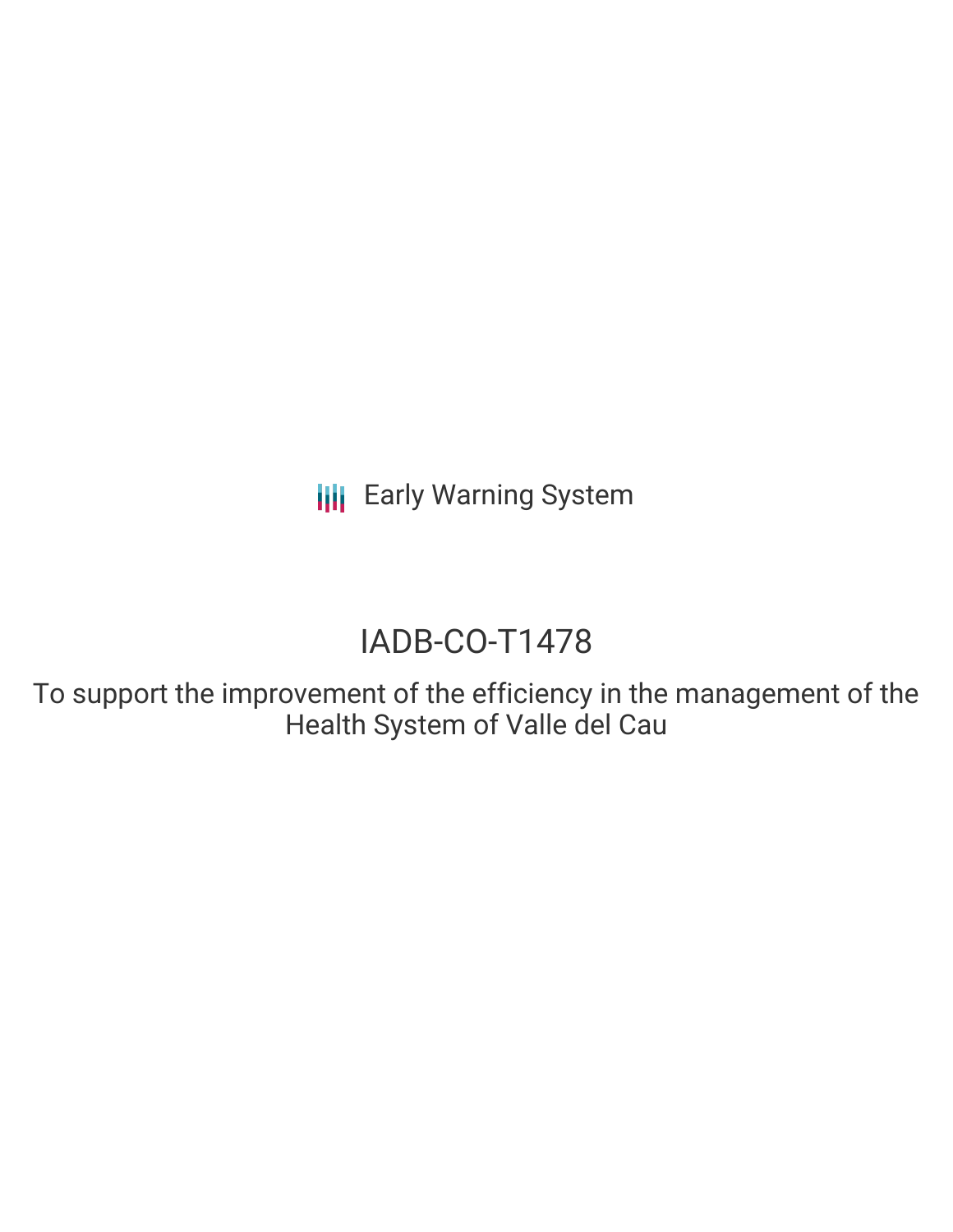

#### Early Warning System To support the improvement of the efficiency in the management of the Health System of Valle del IADB-CO-T1478

#### **Quick Facts**

 $C_{211}$ 

| <b>Countries</b>               | Colombia                               |
|--------------------------------|----------------------------------------|
| <b>Financial Institutions</b>  | Inter-American Development Bank (IADB) |
| <b>Status</b>                  | Approved                               |
| <b>Bank Risk Rating</b>        | U                                      |
| <b>Voting Date</b>             | 2018-11-08                             |
| <b>Borrower</b>                | Government of Colombia                 |
| <b>Sectors</b>                 | <b>Education and Health</b>            |
| <b>Investment Type(s)</b>      | Grant                                  |
| <b>Investment Amount (USD)</b> | $$0.15$ million                        |
| <b>Project Cost (USD)</b>      | $$0.15$ million                        |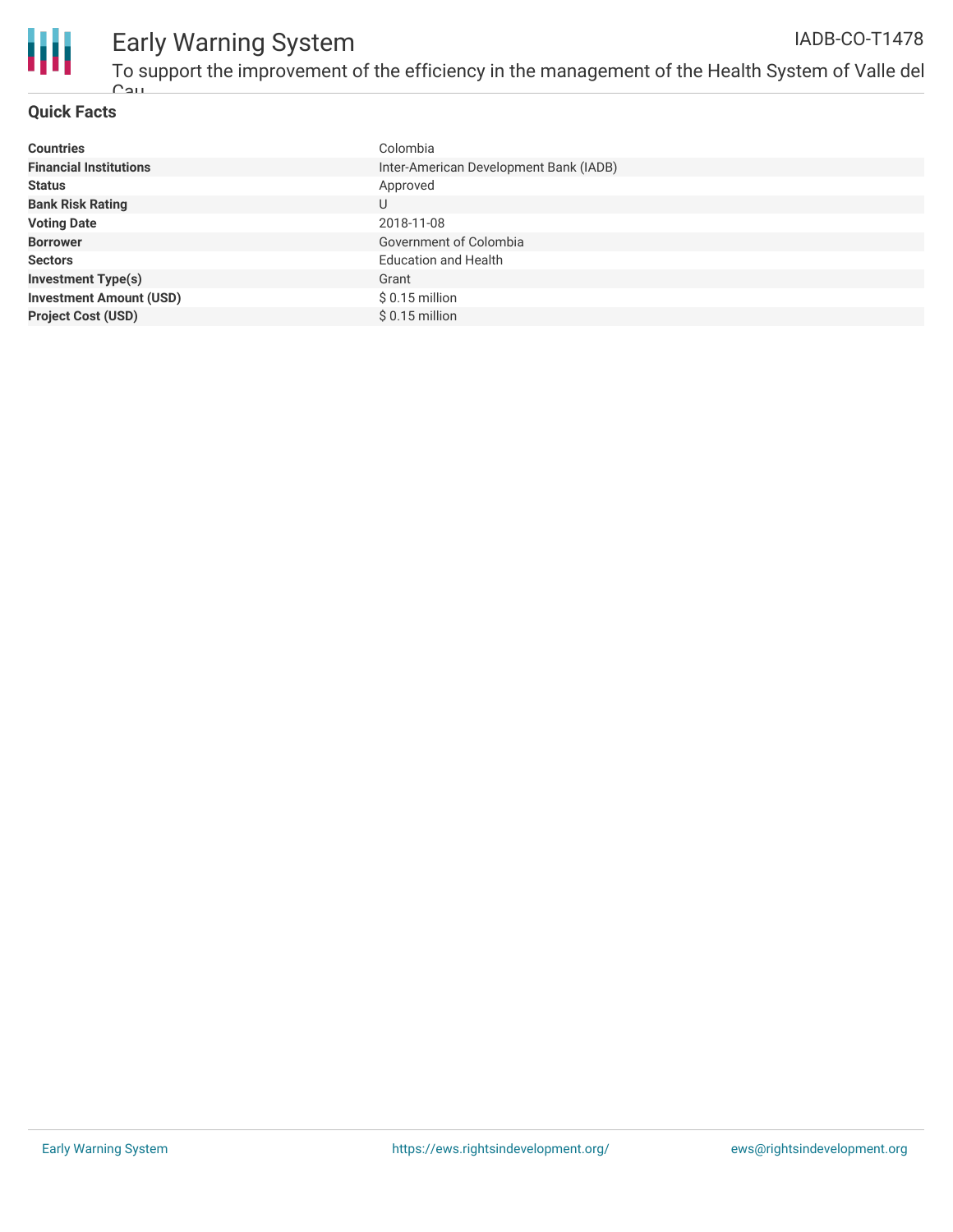

# **Project Description**

 $C_{211}$ 

According to the bank, the objective of the project is to contribute to improve the effectiveness and sustainability of the health system through the proposal of an action plan to implement an integral health model. 91) improve the resolution capacity of the primary care services; 2) strength local capacities to manage the health conditions of its population and 3) review payment mechanisms and incentives between payers and providers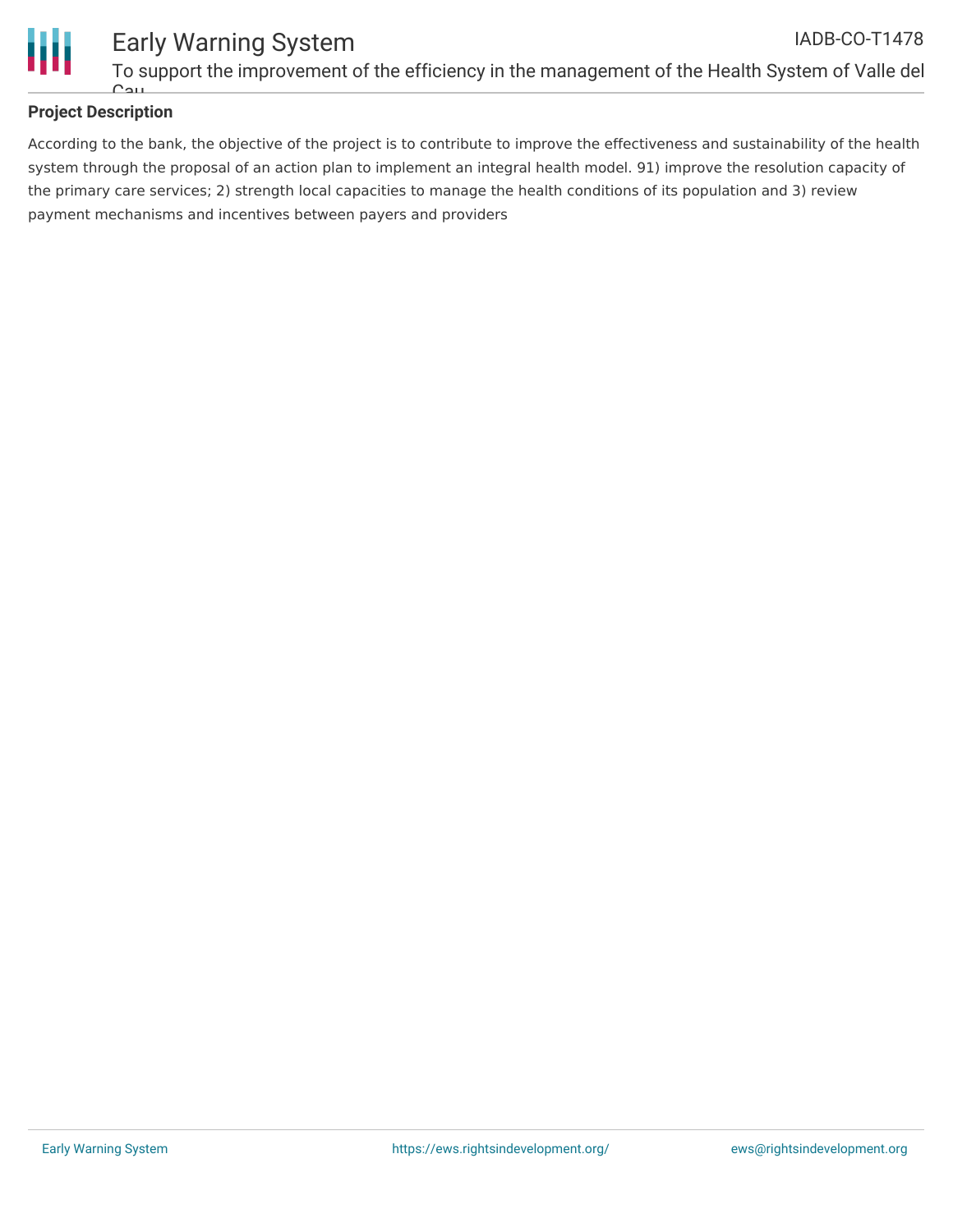

#### Early Warning System To support the improvement of the efficiency in the management of the Health System of Valle del IADB-CO-T1478

# **Investment Description**

Cau

• Inter-American Development Bank (IADB)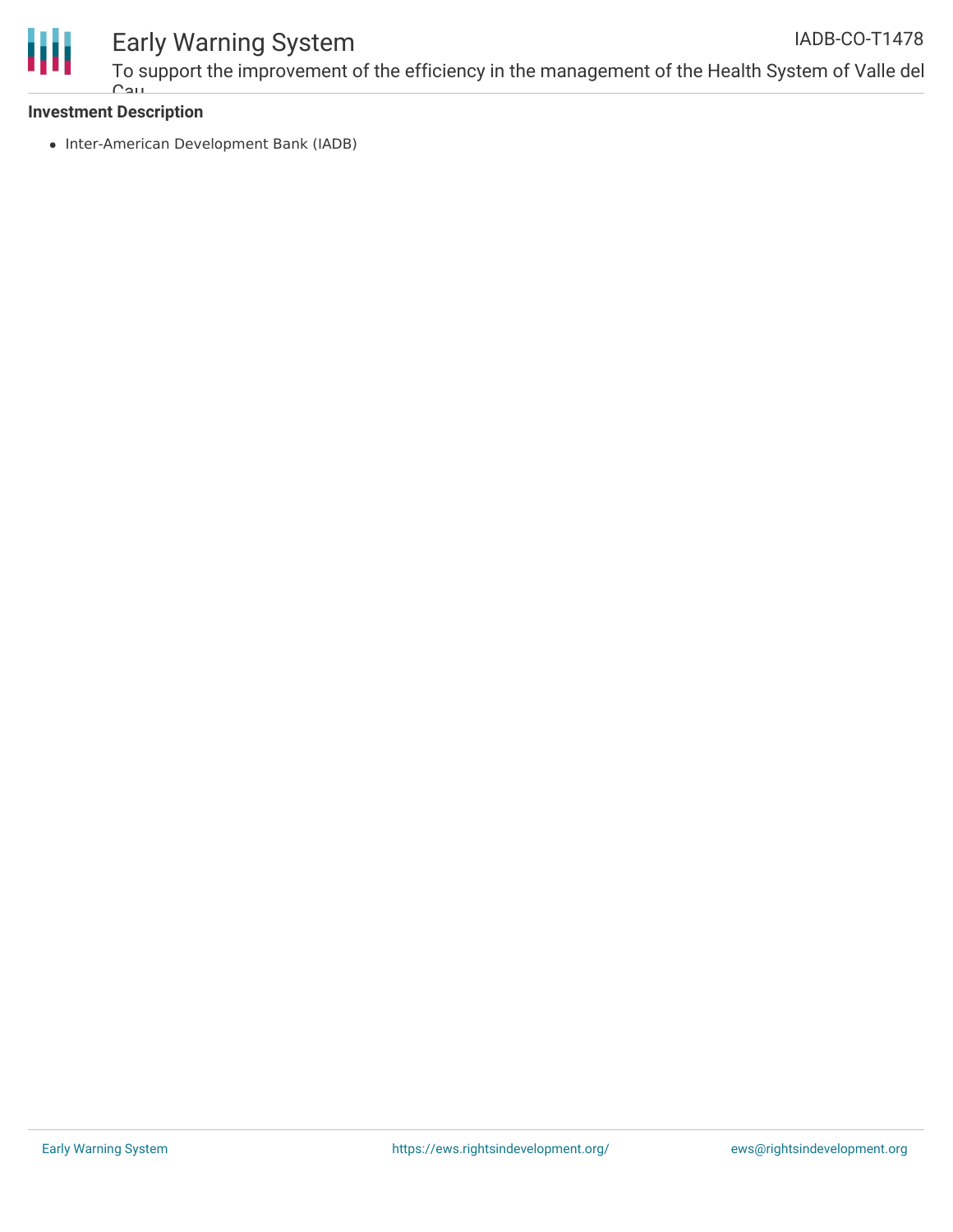

# **Contact Information**

#### ACCOUNTABILITY MECHANISM OF IADB

The Independent Consultation and Investigation Mechanism (MICI) is the independent complaint mechanism and fact-finding body for people who have been or are likely to be adversely affected by an Inter-American Development Bank (IDB) or Inter-American Investment Corporation (IIC)-funded project. If you submit a complaint to MICI, they may assist you in addressing the problems you raised through a dispute-resolution process with those implementing the project and/or through an investigation to assess whether the IDB or IIC is following its own policies for preventing or mitigating harm to people or the environment. You can submit a complaint by sending an email to MICI@iadb.org. You can learn more about the MICI and how to file a complaint at http://www.iadb.org/en/mici/mici,1752.html (in English) or http://www.iadb.org/es/mici/mici,1752.html (Spanish).